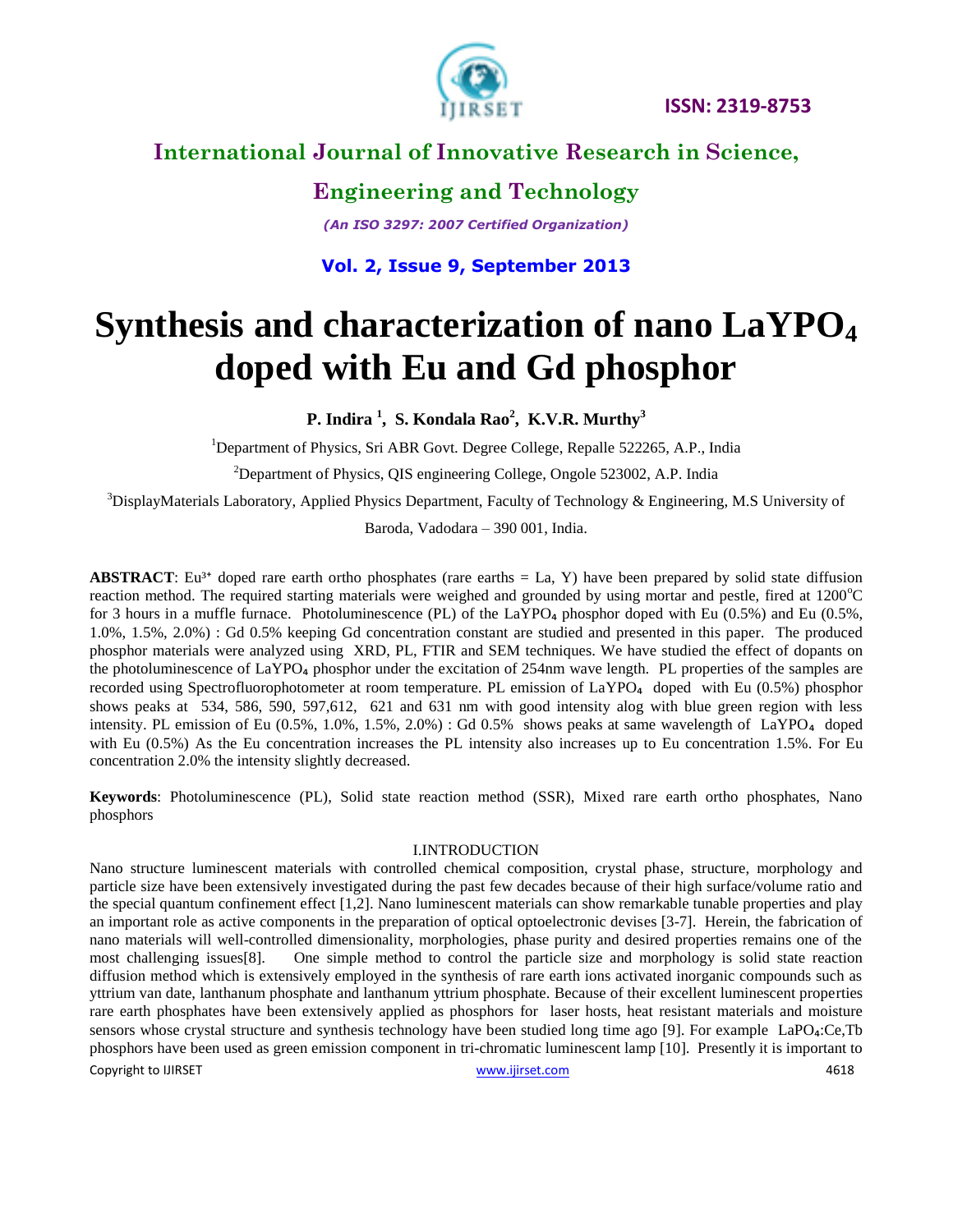

# **International Journal of Innovative Research in Science,**

### **Engineering and Technology**

*(An ISO 3297: 2007 Certified Organization)*

#### **Vol. 2, Issue 9, September 2013**

synthesis rare earth phosphate phosphors with good morphology, composition and size. Ever since Y.S. Patil et.al. has fabricated LaPO<sub>4</sub>:Eu and LaPO<sub>4</sub>:Tb nanocrystals by standard solid state reaction method, lots of work have been focused under the study of rare earth phosphate nano crystals [11]. Therefore it is very interesting that what will happen where rare earth ions are introduced into one REPO<sub>4</sub> systems with phosphates. In this paper we have investigated and discussed the results on the crystal phase, structure, PL, microstructure (morphology and particle size) of the mixed phosphates prepared by standard solid state diffusion reaction method. At the same time Eu<sup>3+</sup> ions and Gd<sup>3+</sup> ions have been doped in the mixed rare earth phosphates in order to examine the influence of the hosts on the luminescence of  $Eu<sup>3+</sup>$  and  $Gd<sup>3+</sup>$  whose photo luminescent behaviors are studied in detail.

#### II.SYNTHESIS OF MIXED PHOSPHATES

The starting materials Lanthanum oxide (La<sub>2</sub>O<sub>3</sub>), yttrium oxide (Y<sub>2</sub>O<sub>3</sub>), Europium oxide (Eu<sub>2</sub>O<sub>3</sub>) and Gadolinium oxide  $(Gd_2O_3)$  of high purity (99.9%) chemicals were used as starting materials to prepare LaYPO<sub>4</sub> and Eu, Gd doped phosphor. Lanthanum oxide (La  $_2O_3$ ), Yttrium oxide in stoichiometric proportions is weighed and ground into a fine power using agate mortar and pestle. The grounded sample were placed in an alumina crucible and fired at 1200°C for 3 hours in muffle furnace with a heating rate of  $5^{\circ}$ C /min. The sample is allowed to cool room temperature in the same furnace for about 20 hours. Rare earth ions Eu, Gd and Eu:Gd were doped and co doped keeping Gd concentration at 0.5% and changing Eu concentration from 0.5%, 1.0%, 1.5% and 2.0%. Spectrofluorophotometer (SHIMADZU, RF-5301 PC) was used for PL studies.

#### III.PHYSICAL CHARTERIZATION

The X-ray powder diffraction (XRD) pattern of samples is performed on a Rigaku-D/max 2500 using Cu Kα radiation. The microstructures of the sample were studied using scanning electron microscopy (SEM) (XL 30 CP Philips). The particle size distribution histogram recorded and particle size was measured using laser based system Malvern instrument U.K. All the spectra were recorded at room temperature.

#### IV. RESULTS AND DISCUSSIONS

3.1 Crystal phase and microstructure of mixed rare earth phosphate:

Li et.al, have studied the crystal phase structure of the mixed rare earth phosphates indicating the pure  $LaPO<sub>4</sub>$  and YPO<sub>4</sub> crystallize in monoclinic phase and tetragonal phase respectively, while the mixed phosphate LaYPO<sub>4</sub> belongs to La<sub>0.5</sub>Y<sub>0.5</sub> PO<sub>4</sub> belong to the hexagonal phase [12]. The XRD pattern of LaYPO<sub>4</sub> doped with Eu and doped with Eu 1.5%, Gd 0.5% are shown in figure 1. From the XRD pattern it was the found that the prominent phase formed is LaYPO<sub>4</sub>, after diffraction peaks were well indexed based on JCPDS no. 32-0493 indicating monoclinic phase of monazite structure. The main peak was found around 29.127° corresponding to a d-value of about 3.10A° followed by other less intense peaks corresponds to the monoclinic system of crystal structures of Lanthanum Yttrium phosphate [13]. All diffraction patterns were obtained using Cu Kα radiation ( $λ= 1.54060$  A°). Measurements were made from  $2θ=18°$  to  $60°$  with steps of 0.008356°.

The crystallite size was calculated using the Scherrer equation D=k  $\lambda/\beta$  cos  $\theta$ . Where the constant (0.9)  $\lambda$  the wave length of X-rays (1.54060 A°), β the ful-width at half maxima (FWHM) and  $\theta$  the Bragg angle of the XRD peak. The calculated average crystallite size of  $LaYPO<sub>4</sub>: Eu 0.5% is ~ 39 nm.$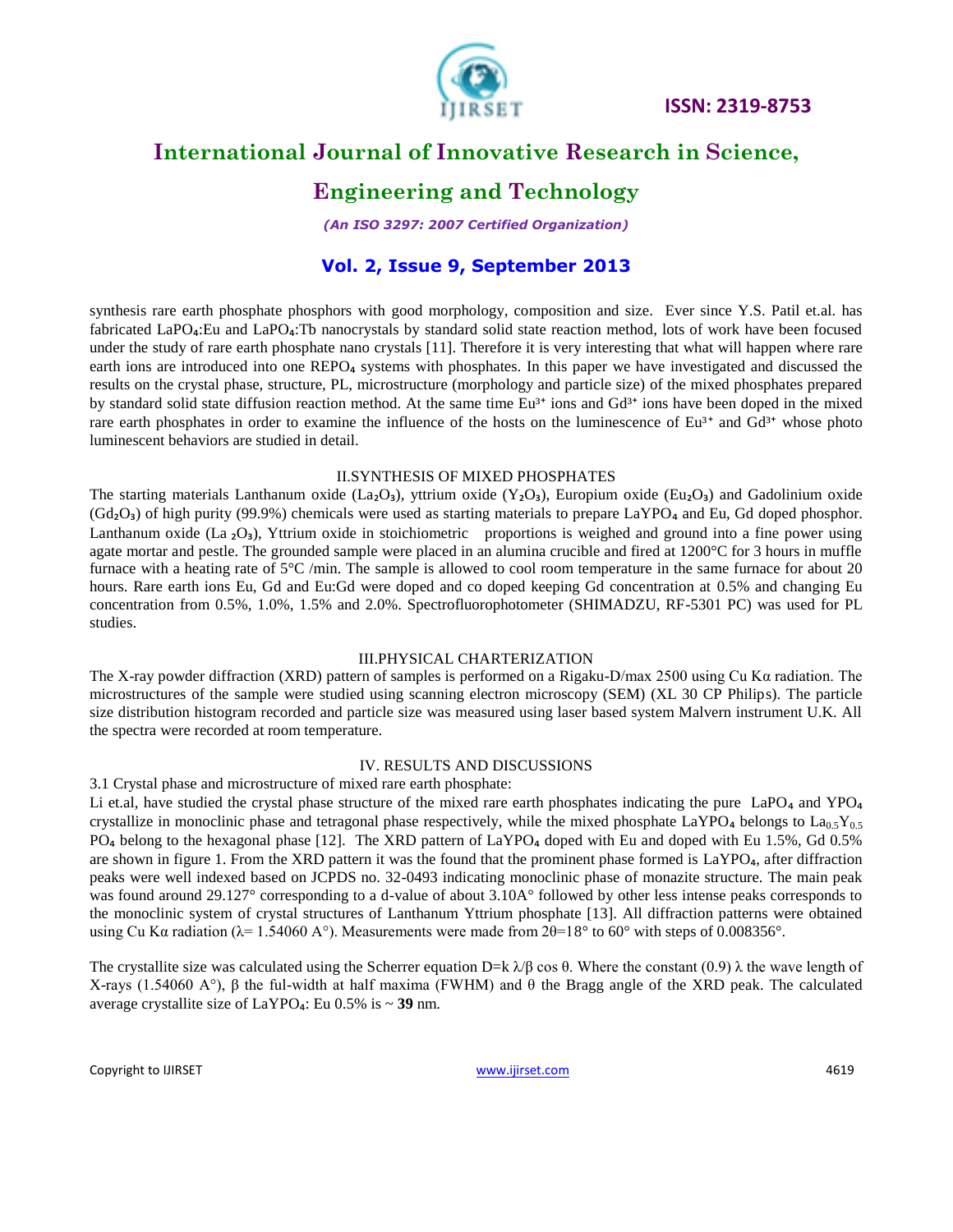

### **Engineering and Technology**

*(An ISO 3297: 2007 Certified Organization)*

**Vol. 2, Issue 9, September 2013**



Fig. 1. XRD pattern of LaYPO<sub>4</sub>, Eu 0.5%, LaYPO<sub>4</sub> Eu 1.5%:Gd 0.5%

From figure 1 it is found that diffraction peaks are slightly shifted when co-dopent added to LaYPO<sub>4</sub>:Eu(0.5%). The calculated average crystallite size of Eu  $(0.5%)$  doped is around 39 nm, Gd  $(0.5%)$  : Eu  $(1.5%)$  doped is  $\sim 46$  nm. Introduction of Gd ions in  $LaYPO_4:Eu(0.5\%)$  increases the crystallite size by 15%.

#### V. SEM STUDY

Characterizing particles of feature size for nano crystals and nano structures is done routinely using scanning electron microscope. The main advantage of SEM is that they can be used to study the morphology of prepared nano particles and nano composites. Direct size measurements obtained from images are often used in conjunction with other measurements such powder, X-ray diffraction (XRD). Figure 2 a and b shows the SEM micrographs of LaYPO<sub>4</sub>, Eu 0.5%, LaYPO<sub>4</sub> Eu 1.5%:Gd 0.5% phosphors. Direct size measurements obtained from images and average particle diameter is observed. From the Scanning Electron Micrograph of LaYPO<sub>4</sub>, Eu 0.5%, LaYPO<sub>4</sub> Eu 1.5%:Gd 0.5% phosphors it is found the particles are irregular in shape with various sizes from of submicron to few micros and also clusters are found.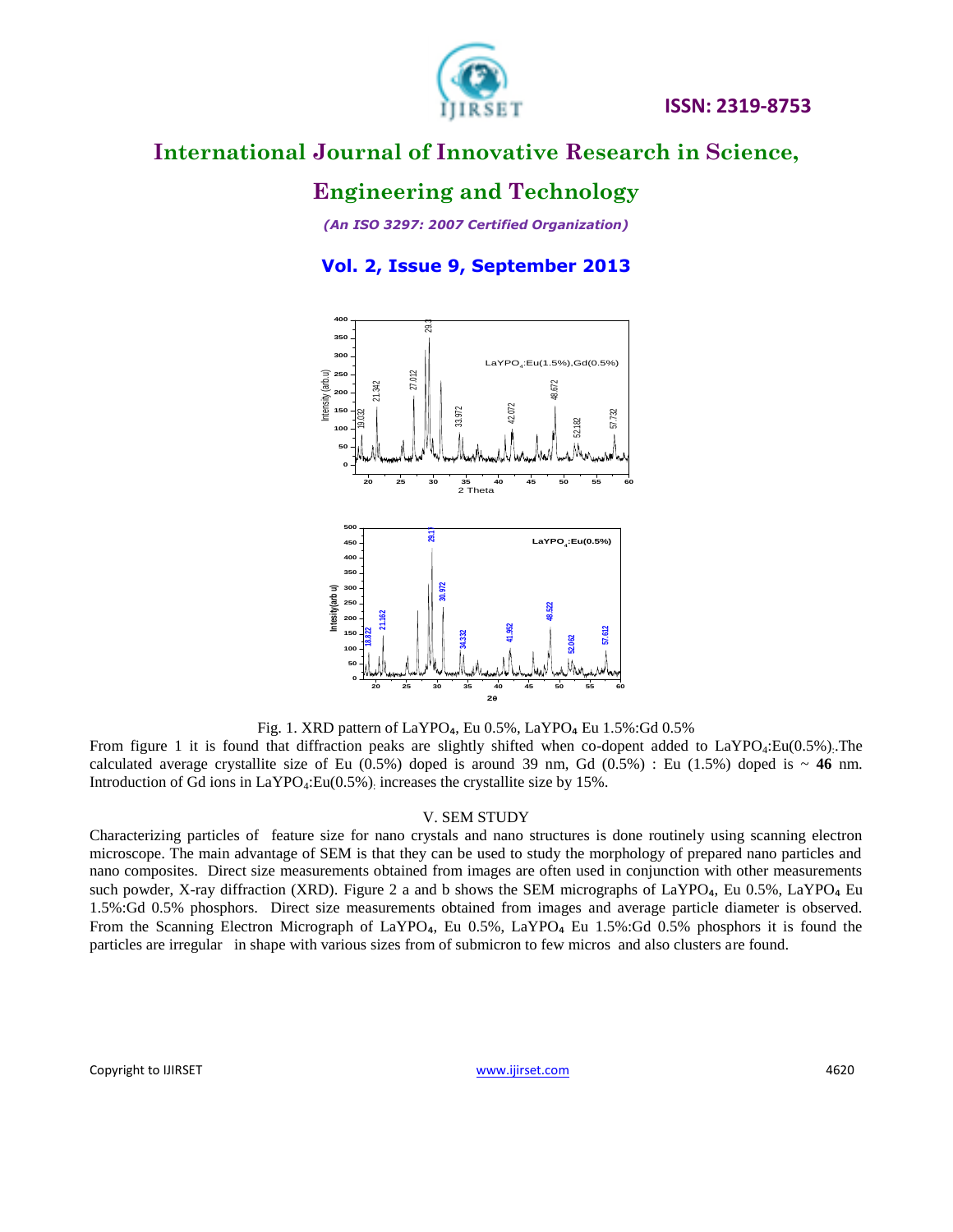

# **International Journal of Innovative Research in Science,**

### **Engineering and Technology**

*(An ISO 3297: 2007 Certified Organization)*

**Vol. 2, Issue 9, September 2013**





Fig 2a. SEM images of LaYPO<sub>4</sub>:Eu(0.5%) Fig 2b. SEM images of LaYPO<sub>4</sub>: Eu(1.5%),Gd(0.5%)

#### VI. PHOTO LUMINESCENCE STUDY

Optical spectroscopic measurements are quite important to determine colour purity and quantum efficiency. The photoluminescent properties under UV excitation of the obtained phosphates are presented in figure 3a, 3b and 3c. The excitation spectrum of LaYPO<sub>4</sub>:Eu<sup>3+</sup> (0.5%) and Eu<sup>3+</sup> doped and  $Gd^{3+}$  co doped represents a broad and intense band at maximum at 254 nm, related a ligand-metal charge transfer between phosphate groups and Eu<sup>3+</sup> ions. Figure 3a the emission spectrum of LaYPO<sub>4</sub>:Eu<sup>3+</sup>. The luminescence spectra of Eu<sup>3+</sup> have strong dependence under the concentration. This is because at higher concentrations, the higher emitting levels,  ${}^5D_1$  of Eu<sup>3+</sup>, transfer their energies to neighboring ions of the same species by the following cross relaxations [14].

 ${}^{5}D_{1}$  (Eu<sup>3+</sup>)+<sup>7</sup>F<sub>o</sub> (Eu<sup>3+</sup>)  $\rightarrow$   ${}^{5}D_{0}$  (Eu<sup>3+</sup>) + <sup>7</sup>F<sub>6</sub>(Eu<sup>3+</sup>)

The energy transfer from a host crystal to activators leads to host excited luminescence. Figure 3c is the emission spectrum of (Eu 0.5%, 1.0%, 1.5%, 2.0% : Gd 0.5%) doped LaYPO<sub>4</sub> under 254nm excitation represents these transitions. By adding Gd  $(0.5\%)$  to LaYPO<sub>4</sub>:Eu( $0.5\%)$  phosphor intensity increased by nearly 1.23 times which can be found from fig .3b. This is due to the addition of Gd<sup>3+</sup> to LaYPO<sub>4</sub>:Eu which acts as a sensitizer. Sensitizer transfers its energy to the 6G states of Gd<sup>3+</sup>, which made possible by good spectral overlap of the emission of the sensitizer and absorption of the activator. The emissions up to 600 nm is due to the magnetic dipole transitions  ${}^5D_0 \rightarrow {}^7F_1$  which is insensitive to the site symmetry (figure 3a). Emission around 600 – 630 nm is due to the electric dipole transition of  ${}^5D_0 \rightarrow {}^7F_2$  induced by the lack of inversion symmetry at the Eu<sup>3+</sup> site, and is much stronger than that of the transition to the  $^7F_1$  state. The predominance of the hypersensitive  ${}^5D_0 \rightarrow {}^7F_2$  transition in the emissions spectrum is the determinant for the applicability of this material for the devices, this is the only way a high emission red colour purity can be achieved. In the present case the low contributions of the orange  ${}^5D_0 \rightarrow {}^7F_1$  emissions and the high intensity of the  ${}^5D_0 \rightarrow {}^7F_2$  emission results in high colour purities.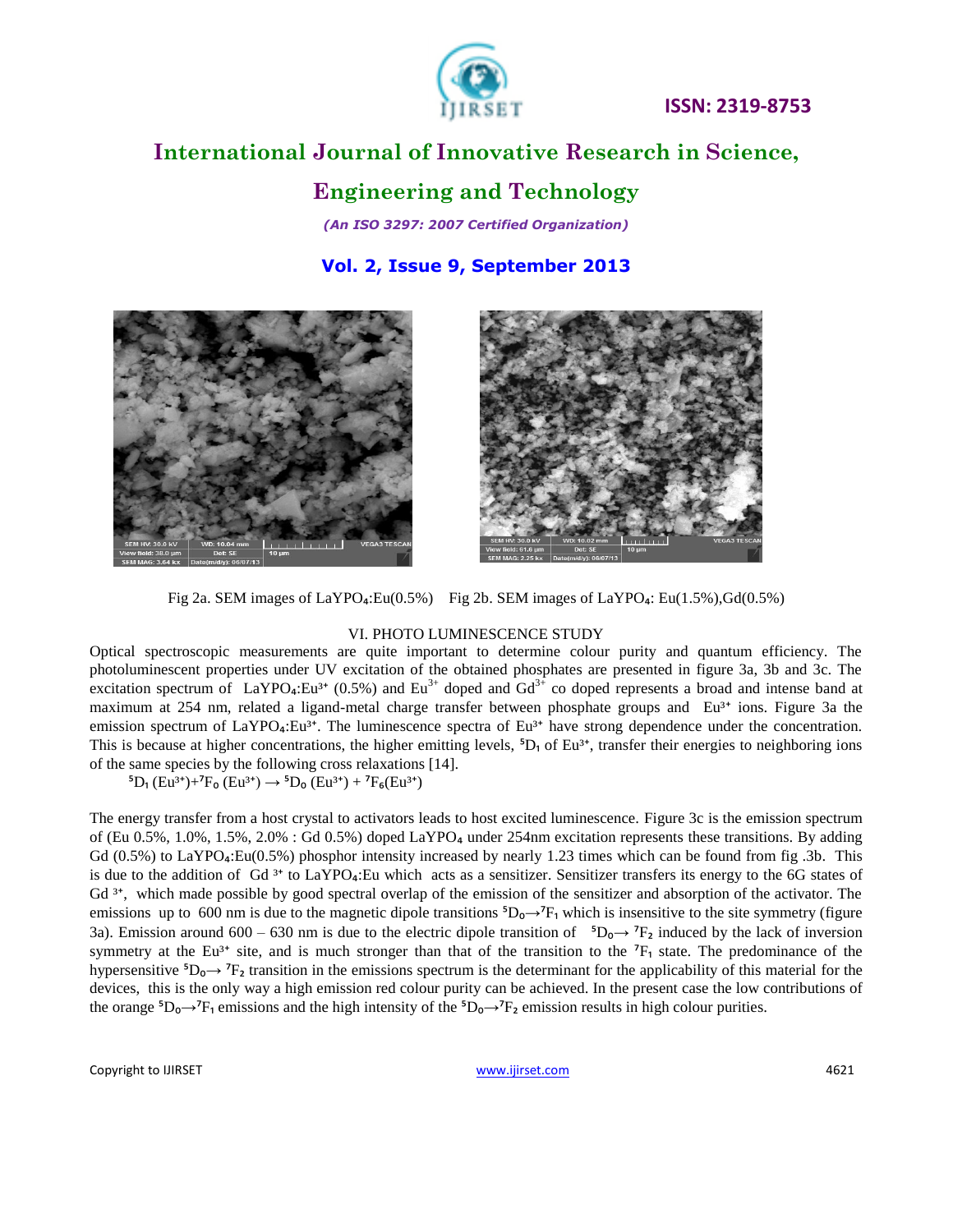

# **Engineering and Technology**

*(An ISO 3297: 2007 Certified Organization)*

**Vol. 2, Issue 9, September 2013**







Figure 3b Excitation and emission spectrum of  $LaYPO<sub>4</sub>:Eu (0.5%)$ , Gd (0.5%)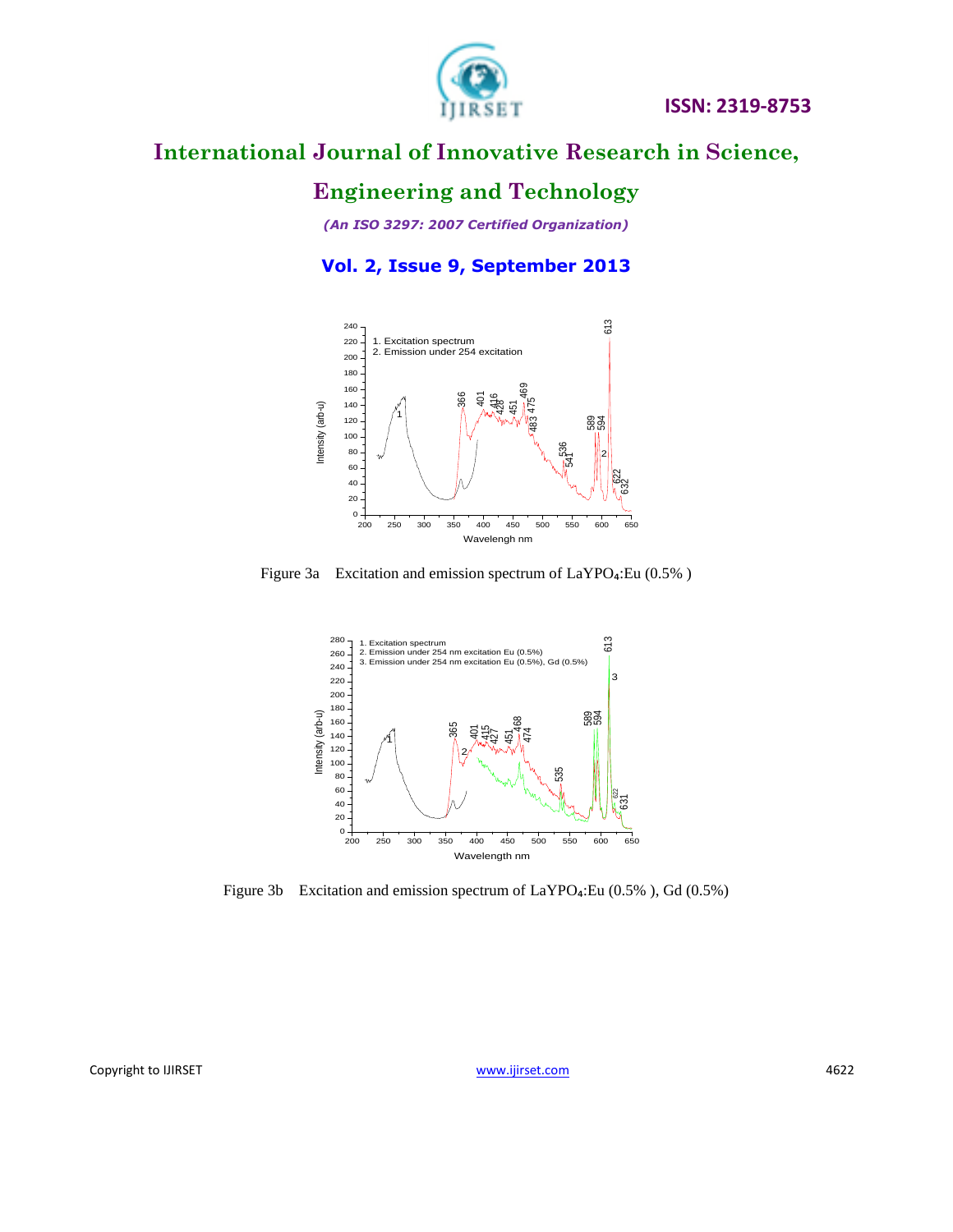

### **Engineering and Technology**

*(An ISO 3297: 2007 Certified Organization)*

**Vol. 2, Issue 9, September 2013**



Figure 3c. Emission spectrum of (Eu 0.5%, 1.0%, 1.5%, 2.0% : Gd 0.5%) doped LaYPO<sub>4</sub> under 254nm excitation.

|                |                      | Table - 1      |                 |
|----------------|----------------------|----------------|-----------------|
| Sr.            | Compoun              | PL Emission    | PL Emission     |
| No.            | d Name               | peak           | peak intensity  |
|                |                      | wavelength     | (au)            |
|                |                      | (nm)           |                 |
| $\overline{1}$ | LaYPO <sub>4</sub> : | 466, 473, 535, | 144, 128, 70,   |
|                | $Eu(0.5\%)$          | 539, 588, 593, | 60, 105, 104,   |
|                |                      | 612            | 211             |
| $\mathcal{L}$  | LaYPO <sub>4</sub> : | 466, 473, 535, | 101, 86,<br>60. |
|                | $Eu(0.5\%)$ :        | 539, 588, 593, | 50, 152, 151,   |
|                | Gd(0.5%)             | 612            | 260             |

#### VII. FTIR ANALYSIS

In order to determine the atomic bonds in a molecule FTIR analysis was carried out. Figure 4 shows the FTIR spectrum of LaYPO<sub>4</sub>, Eu 0.5% and LaYPO<sub>4</sub>, Eu 0.5%, Gd 0.5% phosphor. From FTIR spectrum it is observed that the peak at 3398 cm  $^{-1}$  is assigned to inter molecular OH sharp band of H<sub>2</sub>O. The specimen might have absorbed moisture from the atmosphere. The absorption peaks at 2360 and 1058 are assigned to stretching and bending vibrations respectively.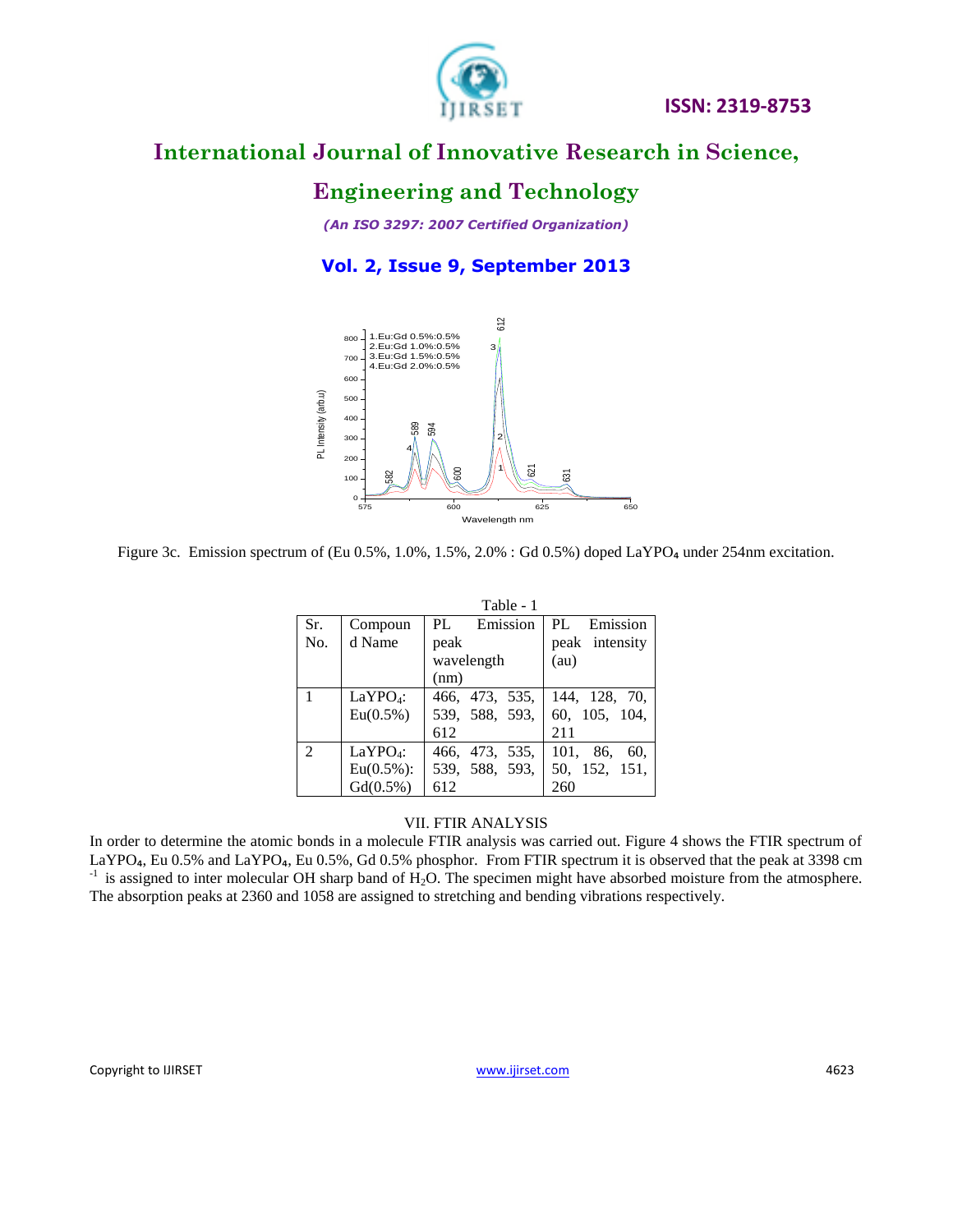

### **Engineering and Technology**

*(An ISO 3297: 2007 Certified Organization)*

**Vol. 2, Issue 9, September 2013**



Fig.4 FTIR spectrum of LaYPO<sub>4</sub>, Eu 0.5% and LaYPO<sub>4</sub>, Eu 0.5%, Gd 0.5% phosphor

#### VIII. PARTICLE SIZE

Practical phosphors must be prepared so that they can form a dense, pinhole coating on a substrate. This property is determine mainly by particle size distribution. The optimum coating thickness is roughly proportional to its mean particle size i.e. the smaller the particle size, the thinner the coating can be. Therefore a small particle size advantages for expensive phosphors. The Y<sub>2</sub>O<sub>3</sub>: Eu<sup>3+</sup> phosphors and some aluminate phosphors like Ba Mg<sub>2</sub> Al<sub>16</sub> O<sub>27</sub>: Eu<sup>2+</sup> can be made highly efficient at mean particle diameter of about 3 micrometers [15-18]. The  $LaYPO<sub>4</sub>$  doped with Eu 0.5% having particle size 4.2 micrometers and LaYPO<sup>4</sup> doped with Eu 0.5% and Gd 0.5% having particle size 4.5 micrometers. From XRD studies the average crystallite size is around 39 nm. As such many molecular particles agglomerate and form as a crystallite and many crystallite together became a particle.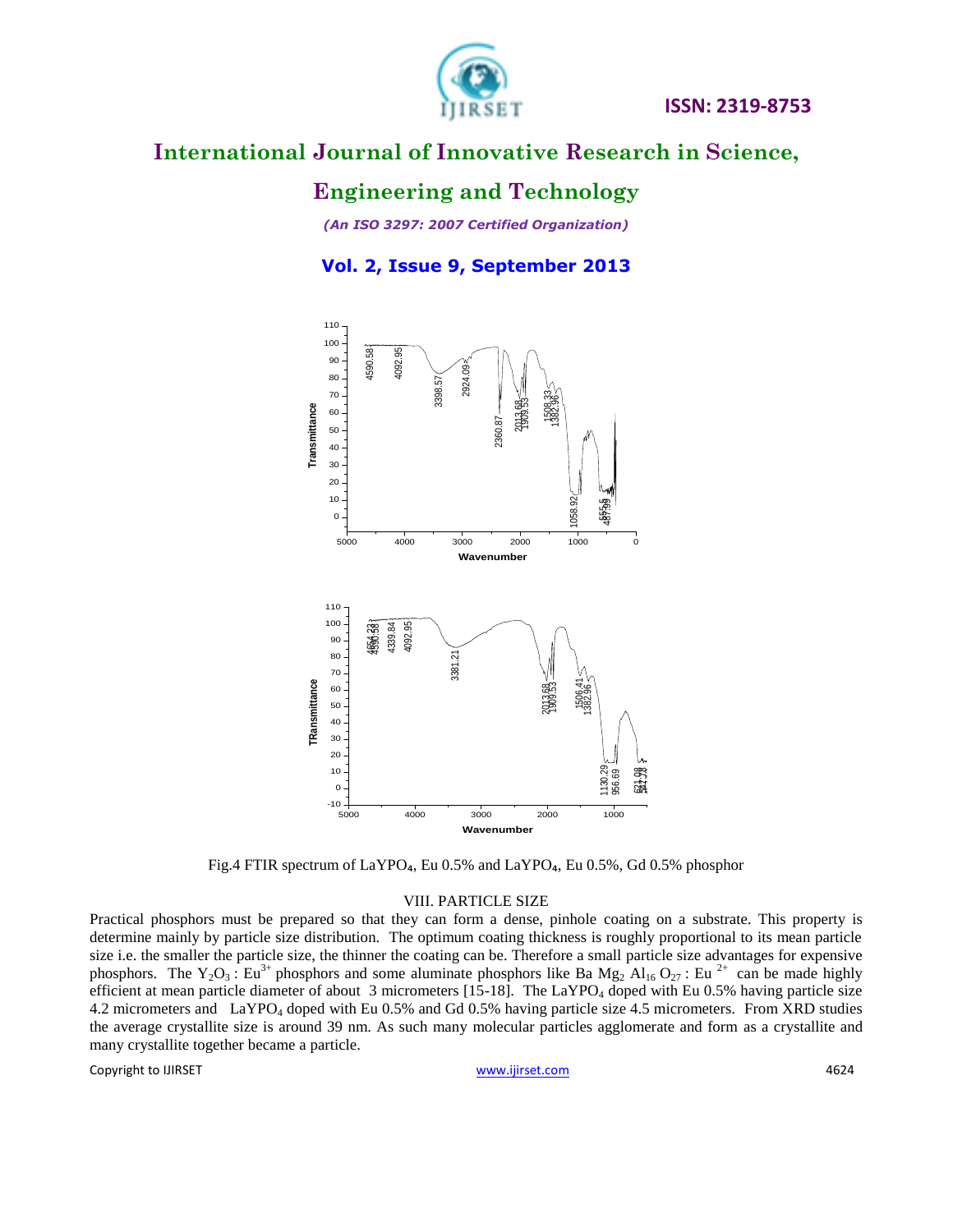

### **Engineering and Technology**

*(An ISO 3297: 2007 Certified Organization)*

**Vol. 2, Issue 9, September 2013**



Figure 5a. Particle size distribution histogram of LaYPO<sub>4</sub>, Eu doped



Figure 5b. Particle size distribution histogram of  $LaYPO<sub>4</sub>$ , Eu and Gd doped

#### IX. CONCLSIONS

Pure LaYPO<sub>4</sub> phosphor doped with Eu(0.5%) and Eu co-doped with Gd in LaYPO<sub>4</sub> phosphors were synthesized via high temperature solid state diffusion reaction. PL emission intensity of  $LaYPO<sub>4</sub>$  doped with Eu(0.5%) recorded.PL emission intensity of LaYPO4:Eu(0.5%) co-doped with Gd(0.5%) recorded and observed that peak intensity increased because Gd acts like sensitizer and also observed that Eu concentration increases peak intensity increased up-to Eu (1.5%). For Eu(2.0%) peak intensity slightly decreased this is due to quenching effect. From previous studies halophosphate phosphors having minimum particle size is around 8µm[16] .But LayPO<sub>4</sub> doped with Eu and Eu:Gd have particle size is 4.2 µm and 4.5 µm respectively. Particle size is low when compared with general phosphate phosphors. So this phosphor is a good candidate for fluorescent lighting, display devices , X-ray monitoring and imaging, scintillators and biomedical imaging applications.